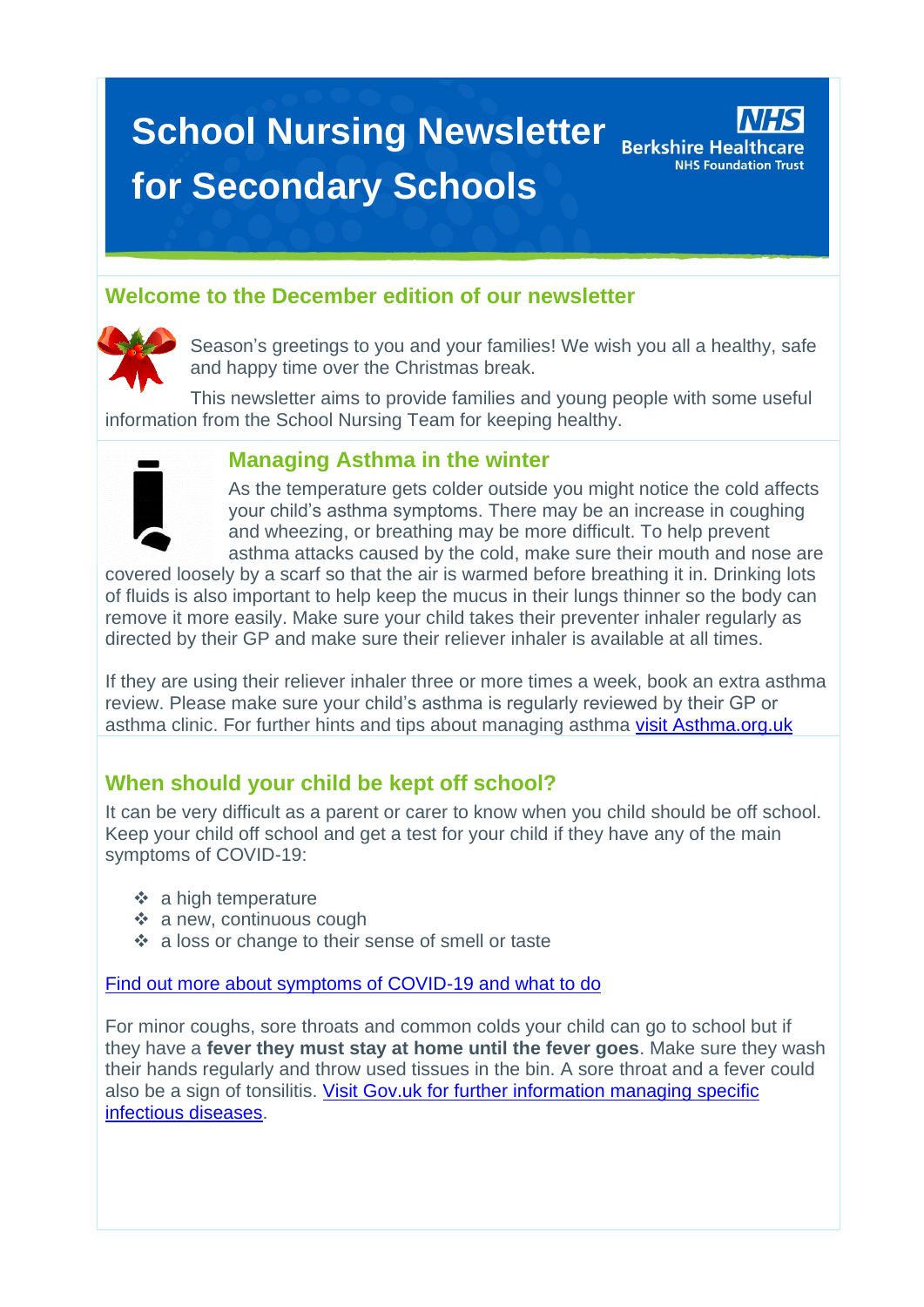#### **This table shows current NHS advice on common health conditions.**

| How long should the child           | <b>Do</b>                                                                                                                                                                                                                                                                                                                                                                                                     |
|-------------------------------------|---------------------------------------------------------------------------------------------------------------------------------------------------------------------------------------------------------------------------------------------------------------------------------------------------------------------------------------------------------------------------------------------------------------|
| At least 5 days or until rash is    | Be aware it can spread to                                                                                                                                                                                                                                                                                                                                                                                     |
|                                     | those who have never had                                                                                                                                                                                                                                                                                                                                                                                      |
|                                     | chicken pox from the fluid in<br>the blisters.                                                                                                                                                                                                                                                                                                                                                                |
| Not necessary.                      | Encourage your child not to                                                                                                                                                                                                                                                                                                                                                                                   |
|                                     | touch the blister, kiss anyone                                                                                                                                                                                                                                                                                                                                                                                |
|                                     | or share items like cups or<br>towels.                                                                                                                                                                                                                                                                                                                                                                        |
| Not necessary.                      | Encourage your child not to                                                                                                                                                                                                                                                                                                                                                                                   |
|                                     | rub their eyes and to wash<br>their hands regularly.                                                                                                                                                                                                                                                                                                                                                          |
| Until they're feeling better, or if |                                                                                                                                                                                                                                                                                                                                                                                                               |
|                                     |                                                                                                                                                                                                                                                                                                                                                                                                               |
|                                     | Encourage good hand                                                                                                                                                                                                                                                                                                                                                                                           |
| vomiting has stopped and well       | hygiene.                                                                                                                                                                                                                                                                                                                                                                                                      |
| enough.                             |                                                                                                                                                                                                                                                                                                                                                                                                               |
|                                     |                                                                                                                                                                                                                                                                                                                                                                                                               |
| team advise.                        |                                                                                                                                                                                                                                                                                                                                                                                                               |
| Once they feel well enough to       | Encourage good hand                                                                                                                                                                                                                                                                                                                                                                                           |
|                                     | hygiene.                                                                                                                                                                                                                                                                                                                                                                                                      |
|                                     | Encourage your child to throw<br>away any used tissues                                                                                                                                                                                                                                                                                                                                                        |
|                                     | straight away and to wash                                                                                                                                                                                                                                                                                                                                                                                     |
|                                     | their hands regularly.                                                                                                                                                                                                                                                                                                                                                                                        |
| Not necessary.                      | Treat if live lice are seen &                                                                                                                                                                                                                                                                                                                                                                                 |
|                                     | inform the class teacher.<br>Encourage your child to wash                                                                                                                                                                                                                                                                                                                                                     |
| hours after starting antibiotics.   | their hands regularly & not to                                                                                                                                                                                                                                                                                                                                                                                |
|                                     | share things like towels and                                                                                                                                                                                                                                                                                                                                                                                  |
|                                     | cups.                                                                                                                                                                                                                                                                                                                                                                                                         |
|                                     | Remind your child to cover<br>their nose and mouth with a                                                                                                                                                                                                                                                                                                                                                     |
|                                     | tissue when coughing or                                                                                                                                                                                                                                                                                                                                                                                       |
|                                     | sneezing & throw tissues in                                                                                                                                                                                                                                                                                                                                                                                   |
|                                     | the bin.                                                                                                                                                                                                                                                                                                                                                                                                      |
|                                     | Ensure regular hand washing<br>with soap and water,                                                                                                                                                                                                                                                                                                                                                           |
|                                     | especially after coughing or                                                                                                                                                                                                                                                                                                                                                                                  |
|                                     | sneezing.                                                                                                                                                                                                                                                                                                                                                                                                     |
|                                     | Immunise your child                                                                                                                                                                                                                                                                                                                                                                                           |
|                                     | Ensure off school very<br>infectious.                                                                                                                                                                                                                                                                                                                                                                         |
| school.                             | Immunise your child                                                                                                                                                                                                                                                                                                                                                                                           |
|                                     |                                                                                                                                                                                                                                                                                                                                                                                                               |
| 5 days after onset of swelling.     | Encourage good hygiene at all<br>times.                                                                                                                                                                                                                                                                                                                                                                       |
|                                     | stay off school?<br>dry and crusted over.<br>they have a fever once that has<br>gone away.<br>Until 48 hours after diarrhoea &<br>In some cases, longer may be<br>required if Health Protection<br>return.<br>Once they feel well enough to<br>return.<br>Until lesions are crusted or 48<br>Once they feel well enough to<br>return.<br>4 days after start of rash. Very<br>infectious, they must not attend |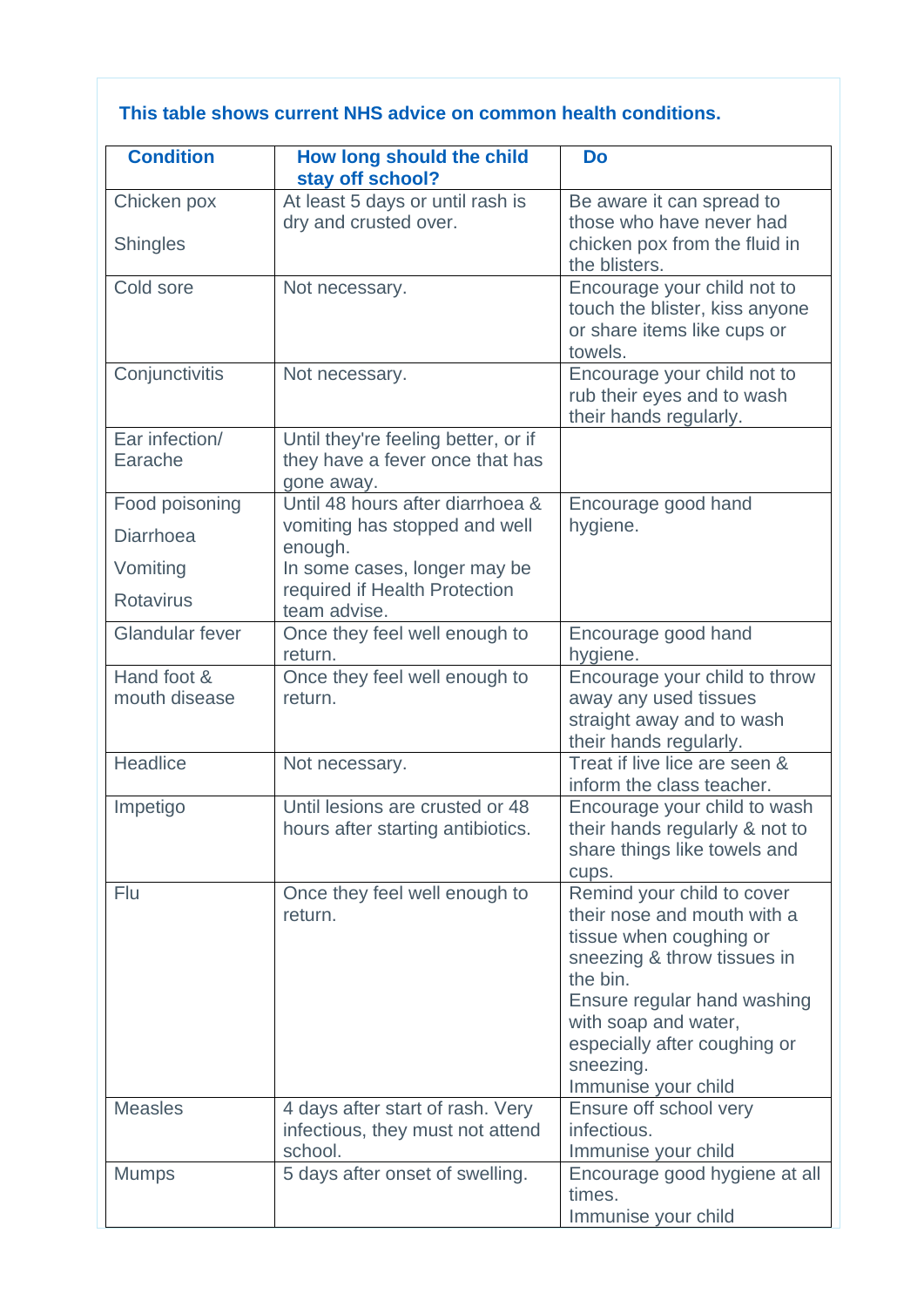| Ringworm                    | Not necessary but requires<br>treatment.                                          | Get treatment from a<br>pharmacist unless on scalp in<br>which case see GP.                                                                                                                                                |
|-----------------------------|-----------------------------------------------------------------------------------|----------------------------------------------------------------------------------------------------------------------------------------------------------------------------------------------------------------------------|
| Rubella (German<br>Measles) | 5 days from start of rash.                                                        | Ensure no contact with<br>pregnant women.<br>Immunise your child                                                                                                                                                           |
| <b>Scabies</b>              | Until after first treatment is<br>carried out.                                    | Make sure second treatment<br>(1 week after first) is not<br>missed. All household<br>contacts and any other very<br>close contacts should have 1<br>treatment at the same time as<br>the second treatment of the<br>case. |
| Slapped cheek<br>syndrome   | Not necessary as no longer<br>infectious once rash occurs.                        | If you suspect your child has<br>slapped cheek syndrome, take<br>them to see a GP and let the<br>school know if they're<br>diagnosed with it.                                                                              |
| Threadworm                  | Not necessary.                                                                    | Get treatment from a<br>pharmacist.<br>Encourage good hygiene.                                                                                                                                                             |
| <b>Whooping Cough</b>       | After 48 hours of antibiotic<br>treatment and they feel well<br>enough to return. | Immunise your child                                                                                                                                                                                                        |



# **Are your child's immunisations up to date?**

To check what the routine schedule is and whether any vaccinations have been missed please [visit](https://www.nhs.uk/conditions/vaccinations/nhs-vaccinations-and-when-to-have-them/) the NHS website

# **Asthma, SARS (Severe Allergic Reaction), Epilepsy**

Did you know the school nurses run medical awareness sessions for school staff on the management of asthma, severe allergies, and epilepsy? Please make sure if your child has any of these that they have an up-to-date care plan and medication in school. It is amazing how quickly inhalers and adrenalin pens can get out of date.

### **Self Harm**

Are you concerned your child is self harming? Here is some useful advice from the [West Berkshire Emotional Health Academ](https://www.berkshirehealthcare.nhs.uk/media/109513901/self-harm-information.pdf)y [opens link]

### **Your child's emotional and mental health**

KOOTH [\[opens link\]](https://www.berkshirehealthcare.nhs.uk/media/109513902/abut-kooth.pdf) have produced a [guide for parents](https://www.berkshirehealthcare.nhs.uk/media/109513903/kooth-guide.pdf) [opens link] on how to recognise if your child is struggling with their emotional/mental health. It provides practical tips on how best to support your child and even start the conversation with them.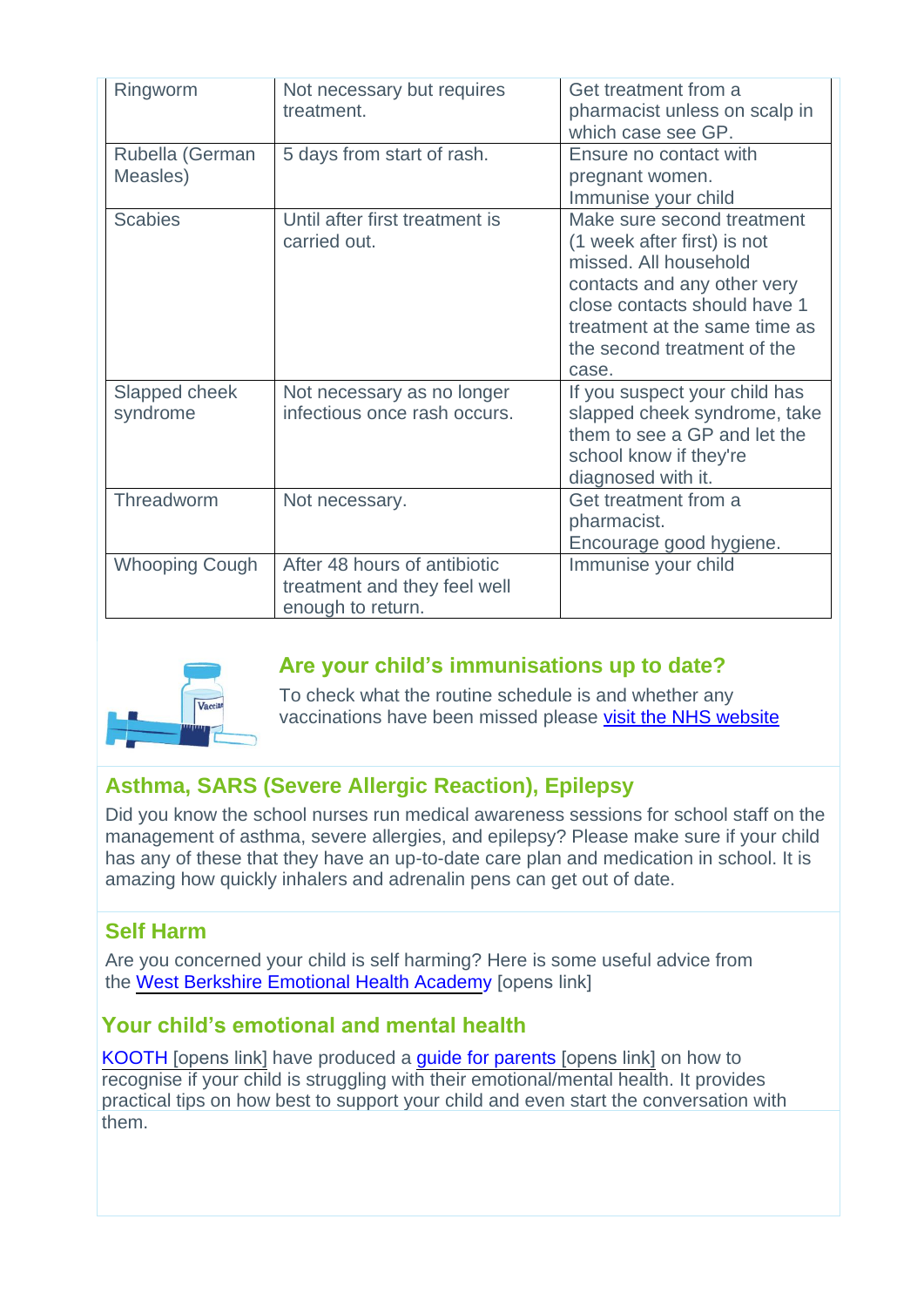# **Mental Health Crisis**

Recently we have seen more young people attending A&E because of mental health issues.

There are times when it's right for young people with mental health issues to go to A&E, such as if they need emergency medical attention because of life threatening concerns.

A&E is not always the best place for a young person who has mental health needs. It can create more anxiety and distress for them. There are other ways of getting help so that they receive the most appropriate support for their individual needs.

Many young people's mental health needs are best supported by community services, such as the Child and Adolescent Mental Health Service, and they don't need to go to A&E.

**A young person should only be taken to A&E (or call for an ambulance) if they require urgent life-threatening emergency medical attention** such as if they have:

- Recently taken an overdose
- Ingested harmful liquids
- Cut themselves significantly (deep cut/s and/or bleeding profusely)
- Burns that are blistering/red
- Lost consciousness

#### **If no medical intervention is required but you require urgent advice about a young person's mental health and risk, call NHS 111.**

NHS 111 can help if you have an urgent physical or mental health problem and you're not sure what to do. The service is available 24 hours a day, 7 days a week for people who need help fast, but it is not an emergency.

#### [Visit our website for more information and support on children and young people's](https://cypf.berkshirehealthcare.nhs.uk/support-and-advice/mental-and-emotional-health/)  mental health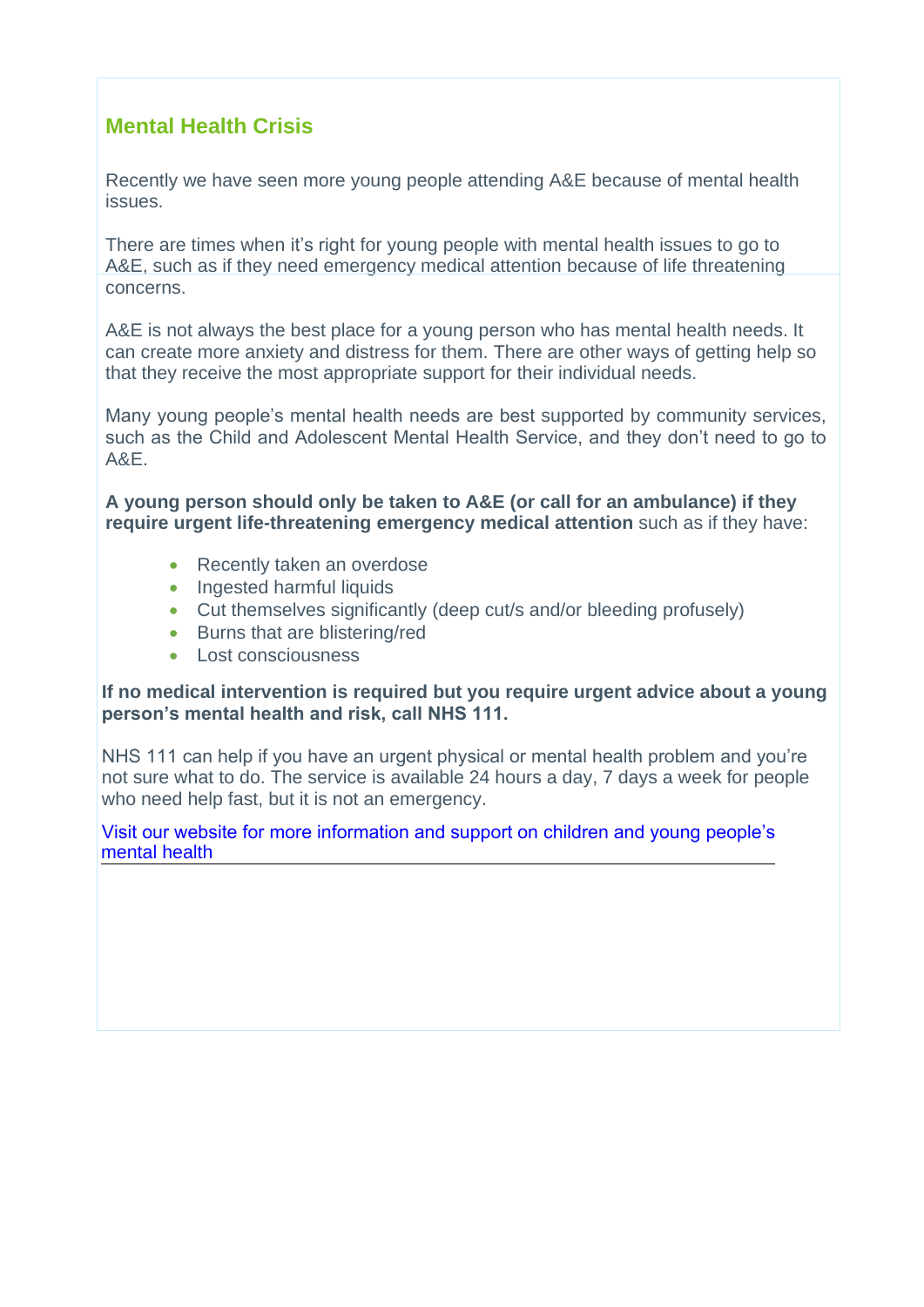

## **Do you need support with bedwetting, daytime wetting or soiling?**

Bedwetting, otherwise known as enuresis, affects approximately half a million children



and teenagers in the UK.

Some people can find bedwetting an embarrassing subject to talk about and this can delay the child, young person or family from seeking help. Bedwetting can have a big impact on a child's self-esteem and on their family life, but it's nothing to be ashamed of and it's important to get help if you need it.

For more information, how you can help and when to ask for additional support please [visit our website.](https://cypf.berkshirehealthcare.nhs.uk/support-and-advice/feeding-and-toilet-training/bedwetting/)

The ERIC website offers support and advice for children and young people with a bowel or bladder condition. [You can visit the ERIC Site here.](https://www.eric.org.uk/)

#### **How to contact your local School Nursing team**

We have a dedicated phone line for parents and carers, and for young people in Year 9 and above. It covers Bracknell Forest, Reading, West Berkshire and Wokingham. We are here to give you health advice and refer you into the service for ongoing support if you need it.

We're available 9am - 4.30pm Monday to Friday.



#### Call **[0300 365 0010](tel:0300-365-0010)**

If there is no response please leave a voicemail message with the name of your child, contact number and brief outline of the issue and

we will respond as soon as we can.